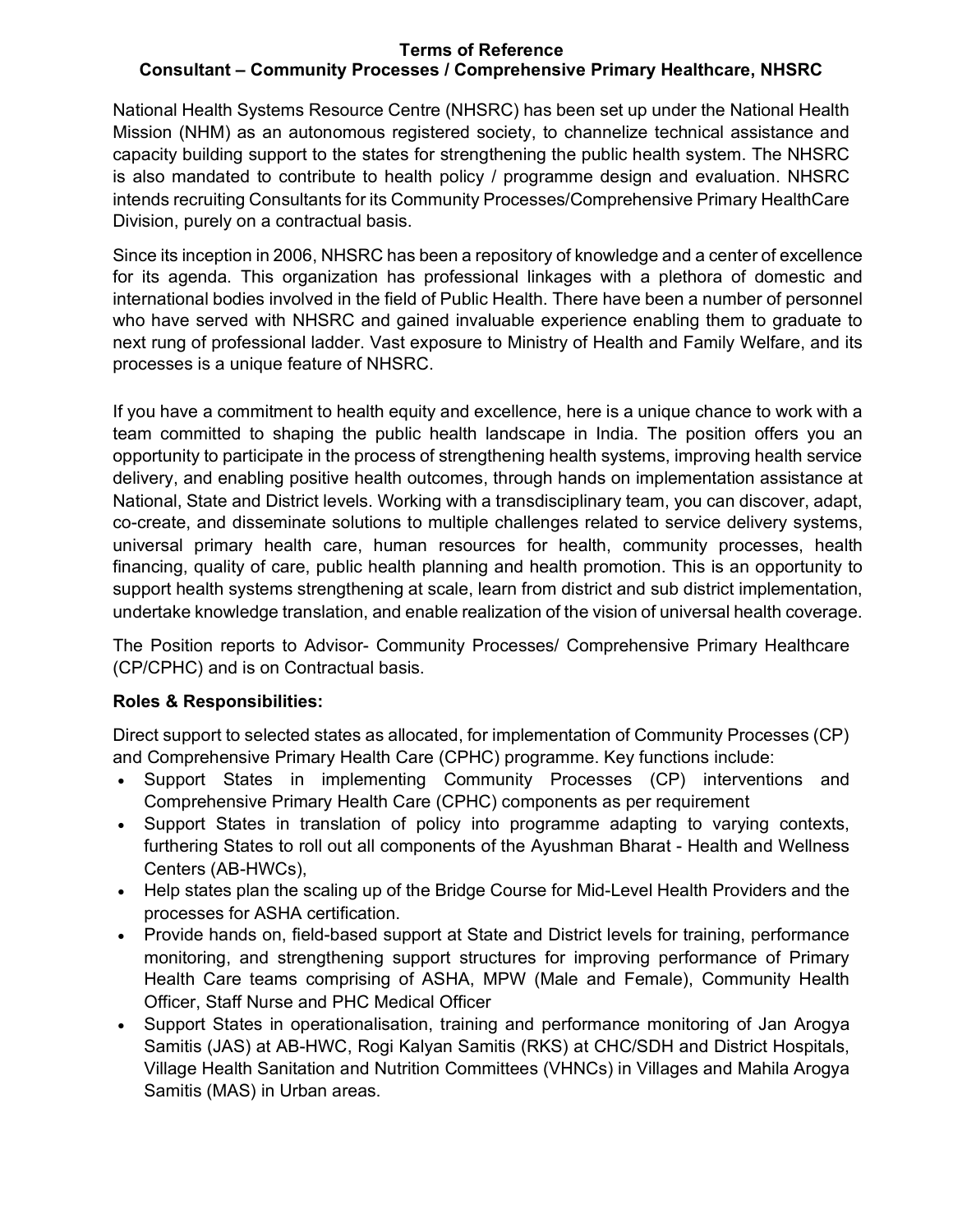- Support the process of development of IT tools for delivery and performance tracking of CPHC, and its optimal usage by primary health care teams at AB-HWC
- Assess, document, aid scale up of State and district level innovations in CP/CPHC
- Support states in planning and implementing inter-sectoral coordination/convergence for better health outcomes
- Undertake periodic field visits to States and Districts to review CP-CPHC programme implementation in the States, identify implementation challenges and support States in charting appropriate solutions
- Enable linkages with appropriate public health/research/academic/technical/support institutions for technical support on CP/CPHC for the State as required
- Undertake analytical documentation of the field visits to inform required changes in policy, program planning and implementation
- Contribute to development of specific operational guidelines for health services and health facilities; technical and policy briefs; training material, reports, case studies, monitoring checklists/protocols etc.
- Engage in undertaking operational research and impact assessments for improving design and roll out of CP and CPHC interventions.
- Undertake such other assignments, which may be assigned from time to time by the immediate supervisor and/or Advisor-Community Processes-Comprehensive Primary Health Care

#### Qualification & Experience:

- i) Essential:
	- MBBS/BDS/AYUSH/BPT/BSc Nursing with a Post-Graduate Degree or Diploma in Public Health/Epidemiology/Health Administration or equivalent

OR

Master of Social Work/MA in Sociology/MA or MSc in Psychology

- Have at least 3 years of post-qualification experience in implementation of community health programmes
- Experience in direct implementation of health service delivery programmes through Government, NGOs or Development partners
- Experience in one or all of the following: documentation, data analysis, and training.
- Excellent analytical skills, communication and presentation skills, and interpersonal abilities.
- Excellent oral and written communication skills in English.

### ii) Desirable:

- Experience of undertaking research and writing training modules on health for primary care functionaries/community
- Demonstrated ability to work in a multi-disciplinary team environment.
- Demonstrated experience in working with NGO led Primary Health Care/Community Health Worker programs/state-level public health programmes
- Working knowledge of computers, IT applications and IT tools for data analysis
- Working knowledge of Hindi /other major regional languages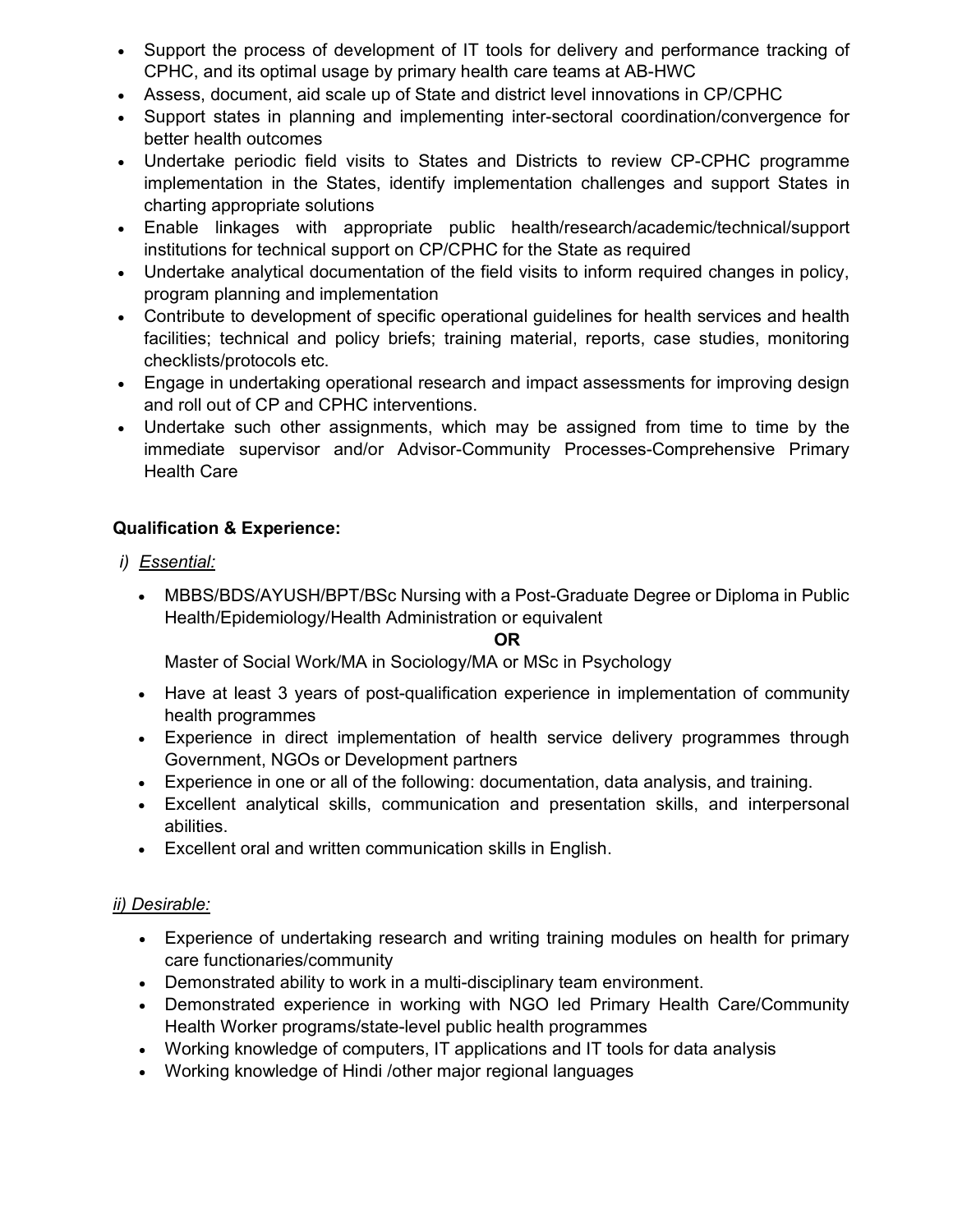Age Limit: Up to 40 Years (as on the date of receiving the application)

Work Location: New Delhi; Involves travel to states and districts. Opportunity to gain hands on experience of public health canvas of states and districts.

#### Remuneration Range: Between Rs. 60,000/- to Rs. 1,20,000/- \*Fee offered within the band will be commensurate with qualification and experience.

Other Benefits: In addition to the renumeration mentioned above, Consultants of NHSRC are entitled to Free Accidental insurance, Subsidized Medical insurance, Mobile bills reimbursement, Laptop reimbursement (As per NHSRC Policy), 30 days Consolidated leave, fully paid Maternity leave (For Female Consultants) as per Government of India policy, performance linked increments, TA/ DA and per diem for on-duty visits.

Duration of Contract: Initial Contract till 31<sup>st</sup> March 2024 (with further extension subject to satisfactory performance)

Candidates selected in this interview could be considered for other vacant positions at NHSRC requiring similar skill sets and at appropriate level.

How to apply: Candidates are requested to fill the online application correctly which is available on the NHSRC website (http://nhsrcindia.org). Applications will be accepted in the prescribed online application format only. Last date for receiving applications is 5<sup>th</sup> April 2022.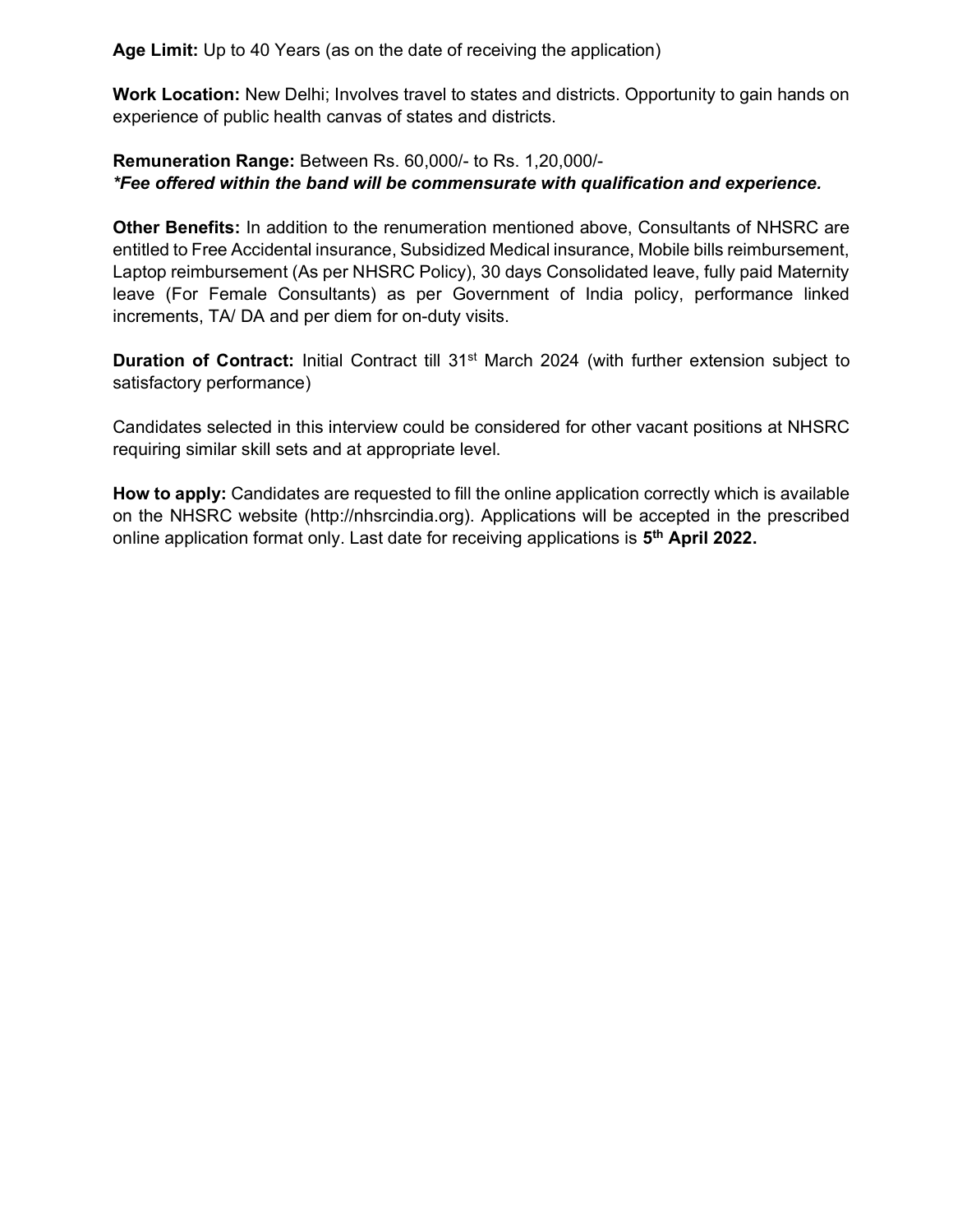### संदर्भ शर्तें

## कनसल्टेंट - सामुदायिक प्रक्रियाएं /व्यापक प्राथमिक स्वास्थ्य देखभाल, एनएचएसआरसी

राष्ट्रीय स्वास्थ्य प्रणाली संसाधन केंद्र (एनएचएसआरसी) राष्ट्रीय स्वास्थ्य मिशन (एनएचएम) के अंतर्गत स्वायत्त पंजीकृत संस्था के रूप में स्थापित किया गया है। एनएचएसआरसी का उद्देश्य स्वास्थ्य प्रणाली को मजबूत करने के लिए राज्यों को तकनीकी सहायता उपलब्ध कराना और उनकी क्षमता बढाने में समर्थन देना है। एनएचएसआरसी को स्वास्थ्य नीति / कार्यक्रम डिजाइन और मुल्यांकन में योगदान करने का भी जनादेश प्राप्त है। एनएचएसआरसी का विशुद्ध रूप से अनुबंध आधार पर अपने सामुदायिक प्रक्रियाएं / व्यापक प्राथमिक स्वास्थ्य देखभाल प्रभाग के लिए कनसल्टेंट की भर्ती का इरादा है।

वर्ष 2006 में आरंभ से ही एनएचएसआरसी अपने एजेंडे के लिए ज्ञान का भंडार और उत्कृष्टता का केंद्र रहा है। इस संगठन के सार्वजनिक स्वास्थ्य के क्षेत्र में संलग्न अनेक घरेलू और अंतरराष्ट्रीय निकायों के साथ व्यावसायिक संबंध हैं। ऐसे अनेक व्यक्ति हैं जिन्होंने एनएचएसआरसी के साथ कार्य किया और अमूल्य अनुभव प्राप्त किया जिससे पेशेवर मंजिल की अगली सीढ़ी पर छलांग लगाने में सक्षम हुए। स्वास्थ्य एवं परिवार कल्याण मंत्रालय के साथ कार्य करने के व्यापक अवसरों के साथ एनएचएसआरसी की प्रक्रियाएं इसकी अनूठी विशेषताएं हैं।

यदि आप स्वास्थ्य निष्पक्षता और उत्कृष्टता के लिए प्रतिबद्ध हैं तो यह भारत में सार्वजनिक स्वास्थ्य परिदृश्य को दिशा देने के लिए प्रतिबद्ध टीम के साथ कार्य करने का अनूठा अवसर है। यह पद आपको स्वास्थ्य प्रणाली को मजबूत करने, स्वास्थ्य सेवा वितरण में सुधार और राष्ट्रीय, राज्य एवं जिला स्तरों पर कार्यान्वयन सहायता के बारे में अनुभव के माध्यम से सकारात्मक स्वास्थ्य परिणाम प्राप्त करने की प्रक्रिया) में भागीदारी का अवसर उपलब्ध कराता है। विभिन्न क्षेत्रों में काम करने वाले दल के साथ कार्य करके आप सेवा वितरण प्रणाली, सार्वभौमिक प्राथमिक स्वास्थ्य देखभाल, स्वास्थ्य के लिए मानव संसाधन, सामुदायिक प्रक्रियाओं, स्वास्थ्य वित्तपोषण, देखभाल की गुणवत्ता एवं रोगी सुरक्षा, सार्वजनिक स्वास्थ्य नियोजन और स्वास्थ्य संवर्द्धन संबंधी अनेक चुनौतियों के समाधान खोजने, अपनाने, सह–सृजन के साथ उनका प्रचार-प्रसार कर सकते हैं। यह व्यापक स्तर पर स्वास्थ्य प्रणाली को मजबूत करने में समर्थन देने, जिला और उप-जिला कार्यान्वयन से सीखने, ज्ञान का अनुवाद करने या दूसरों तक पहुंचाने और सार्वभौमिक स्वास्थ्य कवरेज के दृष्टिकोण को साकार करने में सक्षम बनाने का अवसर भी है।

इस पद पर तैनात व्यक्ति सलाहकार – सामुदायिक प्रक्रियाएं / व्यापक प्राथमिक स्वास्थ्य देखभाल (सीपी / सीपीएचसी) को रिपोर्ट करता है और यह अनुबंध आधार पर है।

## भूमिकाएं और जिम्मेदारियांः

सामुदायिक प्रक्रियाओं (सीपी) और व्यापक प्राथमिक स्वास्थ्य देखभाल (सीपीएचसी) कार्यक्रम के कार्यान्वयन के लिए आवंटित अनुसार चुने हुए राज्यों को सीधा समर्थन। प्रमुख कार्यों में शामिल हैं :–

- आवश्यकतानुसार सामुदायिक प्रक्रियाओं (सीपी) हस्तक्षेपों और व्यापक प्राथमिक स्वास्थ्य देखभाल (सीपीएचसी) घटकों के कार्यान्वयन में राज्यों का समर्थन
- विविध संदर्भों में कार्यक्रम अनुकूलन में नीति के अनुवाद में राज्यों का समर्थन, आयुष्मान भारत–हेल्थ एंड वेलनेस सेंटर्स (एबी-एचडब्ल्यूसी) के सभी घटकों को शुरू करने में राज्यों की सहायता करना।
- मध्यम स्तर पर स्वास्थ्य प्रदाताओं के लिए ब्रिज कोर्स और आशा प्रमाणन के लिए प्रकियाएं तैयार करने में उन्नयन के लिए राज्यों की योजना में सहायता करना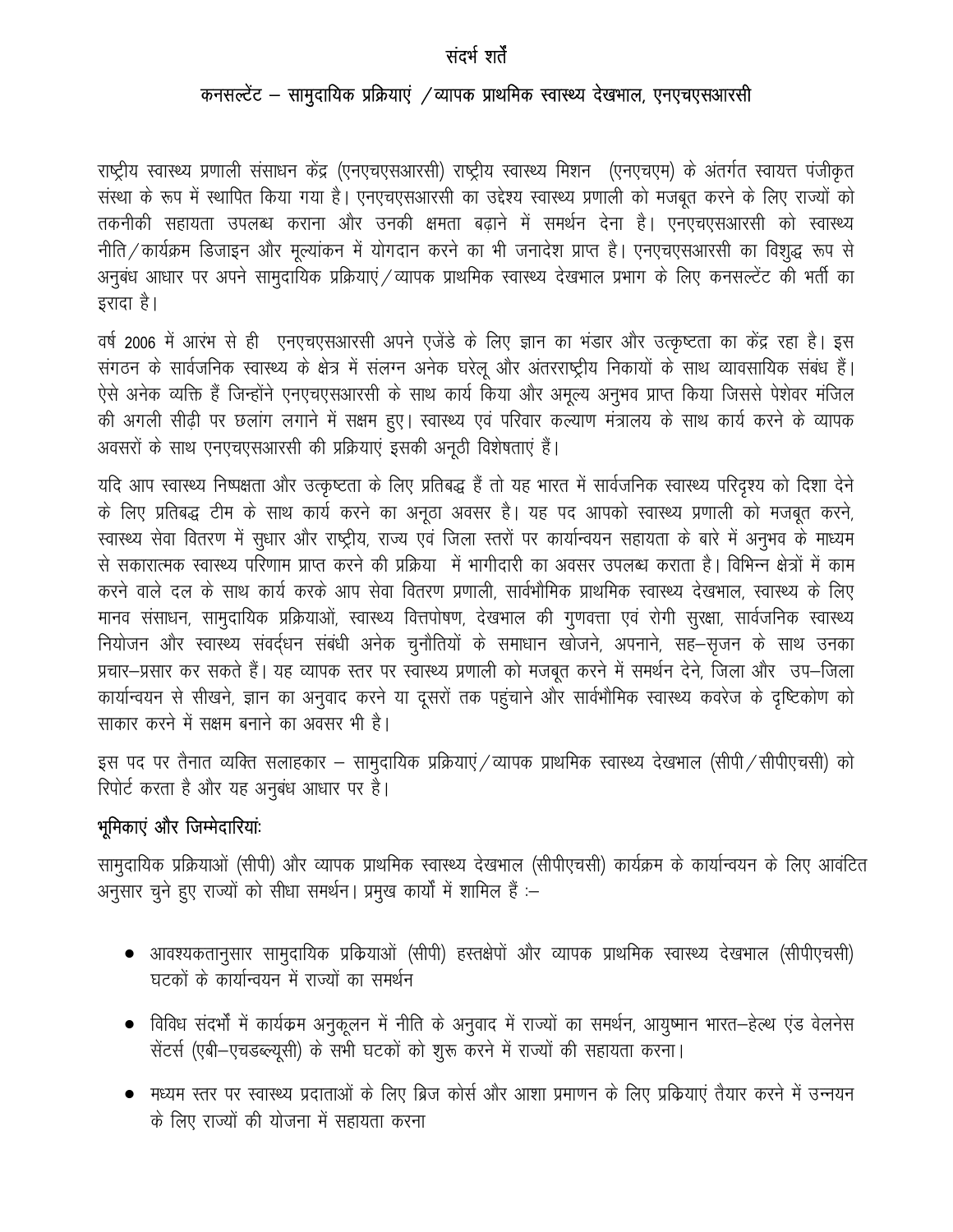- आशा, एमपीडब्ल्यू (पुरुष और महिला), सामुदायिक स्वास्थ्य अधिकारी, स्टाफ नर्स और पीएचसी चिकित्सा अधिकारी की प्राथमिक स्वास्थ्य देखभाल टीमों का प्रदर्शन सुधारने के लिए प्रशिक्षण, प्रदर्शन निगरानी और सुदृढ़ीकरण समर्थन के लिए राज्य एवं जिला स्तरों पर हैंड्स ऑन, क्षेत्र अधारित समर्थन उपलब्ध कराना
- एबी-एचडब्ल्यूसी में जन आरोग्य समितियों (जेएएस)
- एबी–एचडब्ल्यूसी में जन आरोग्य समितियों (जेएएस), सीएचसी ∕ एसडीएच और जिला अस्पतालों में रोगी कल्याण समितियों (आरकेएस), गांवों में ग्राम स्वास्थ्य स्वच्छता एवं पोषण समितियों (वीएचएनसी) और शहरी क्षेत्रों में महिला आरोग्य समितियों (एमएएस) के संचालन, प्रशिक्षण और प्रदर्शन निगरानी में राज्यों का समर्थन
- एबी–एचडब्ल्यूसी में प्राथमिक स्वास्थ्य देखभाल टीमों द्वारा सीपीएचसी के वितरण और प्रदर्शन निगरानी तथा उसके श्रेष्ठ उपयोग के लिए आईटी औजार के विकास की प्रक्रिया में समर्थन
- सीपी / सीपीएचसी में राज्य और जिला स्तरीय नवाचारों का आकलन, प्रलेखन और उन्नयन।
- बेहतर स्वास्थ्य परिणामों के लिए अंतर—क्षेत्रीय समन्वय ⁄ मिलन की योजना बनाने और कार्यान्वयन में राज्यों का समर्थन
- राज्यों में सीपी–सीपीएचसी कार्यक्रम कार्यान्वयन की समीक्षा, कार्यान्वयन चुनौतियों की पहचान करने के लिए राज्यों और जिलों की समय–समय पर क्षेत्र दौरा करना और समुचित समाधान तैयार करने में राज्यों का समर्थन करना
- आवश्यकतानुसार राज्य के लिए सीपी /सीपीएचसी पर तकनीकी समर्थन के लिए समुचित सार्वजनिक रवास्थ्य / अनुसंधान / शैक्षिक / तकनीकी / समर्थन संस्थाओं के साथ संपर्क सक्षम बनाना
- नीति में आवश्यक परिवर्तन की सूचना देने, कार्यक्रम नियोजन और कार्यान्वयन के लिए क्षेत्र दौरों का विश्लेषणात्मक प्रलेखन करना
- स्वास्थ्य सेवाओं और स्वास्थ्य सुविधाओं, तकनीकी एवं नीतिगत सार, प्रशिक्षण सामग्री, रिपोर्ट, केस स्टडीज, निगरानी जांचसूची / प्रोटोकोल इत्यादि के लिए विशिष्ट संचालन दिशानिर्देशों के विकास में योगदान
- सीपी और सीपीएचसी हस्तक्षेपों के डिजाइन में सुधार और आरंभ करने के लिए संचालन अनुसंधान और प्रभाव आकलन करने में संलग्न होना
- ऐसे अन्य कार्य करना जो समय–समय पर तत्काल पर्यवेक्षक और ⁄ या सलाहकार–सामुदायिक प्रक्रियाएं–व्यापक प्राथमिक स्वास्थ्य देखभाल द्वारा सौंपे जा सकते हैं।

# शैक्षिक योग्यताएं और अनुभवः

### 1. आवश्यकः

• एमबीबीएस / बीडीएस / आयुष / बीपीटी / बीएससी नर्सिंग के साथ स्नातकोत्तर उपाधि या सार्वजनिक प्रशासन / महामारीविज्ञान / स्वास्थ्य प्रशासन में डिप्लोमा या समकक्ष

या

सामाजिक कार्य में स्नातकोत्तर / समाज शास्त्र में एमए / मनोविज्ञान में एमए या एमएससी

- शिक्षा प्राप्त करने के उपरांत सामुदायिक स्वास्थ्य कार्यक्रमों के कार्यान्वयन में कम से कम 3 वर्ष का अनुभव होना चाहिए
- सरकार, एनजीओ या विकास भागीदारों के माध्यम से स्वास्थ्य सेवा वितरण कार्यक्रमों के प्रत्यक्ष कार्यान्वयन में अनुभव
- निम्नलिखित में से किसी एक या सभी में अनुभव : प्रलेखन, आंकड़ों का विश्लेषणा और प्रशिक्षण